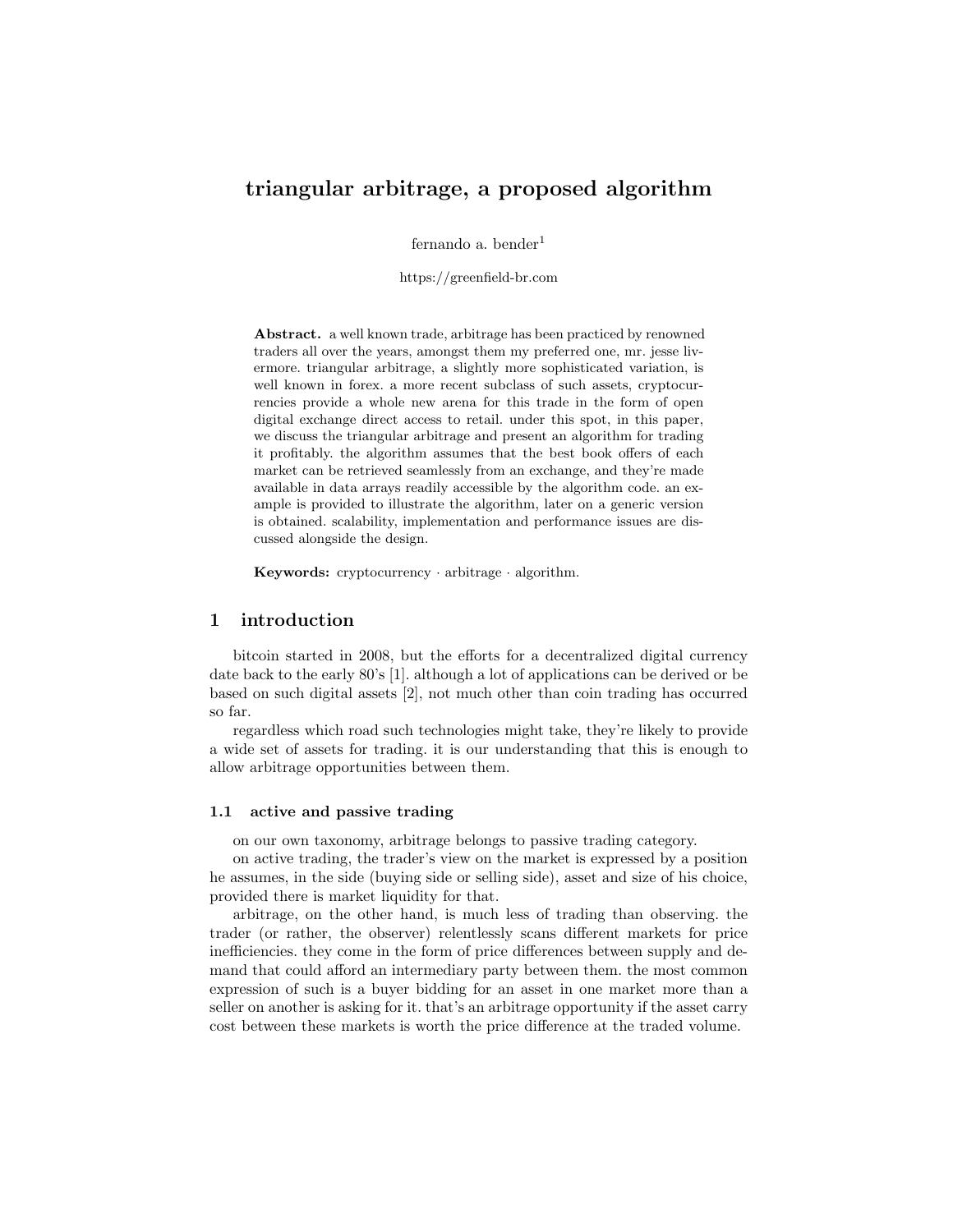note that in this example the trader has not chosen the asset, the quantity nor the price difference on the trade. he only picks up (or declines) an opportunity that the market offers him. that's why we call it passive trading.

#### 1.2 arbitrage

such price difference can occur in the same market but in different timing, for instance, the corn price might differ between the spot and a future contract in the same or different locations, the so called cash-and-carry arbitrage [3]. a price difference might occur simultaneously in different exchanges, for instance, the same cryptocurrency pair is traded at different prices in different exchanges. that could be exploited in the so called pair trading [4].

lastly, in the same exchange, three pairs composed by three different coins might be simultaneously being traded at prices that are discrepant enough to be exploited with profit, in the so called triangular arbitrage. we'll dive on its specifics through out this paper.

as a last word before we move on, arbitrage opportunities are short lived. thus, it's all about timing. and to prevent you from future losses, in a metaphorical sense, if an arbitrage opportunity lives long, many who trade it won't.

in the next section we detail triangular arbitrage on the context of cryptocurrencies. we then derive its profit conditions.

# 2 triangular arbitrage in cryptocurrencies

perhaps a good starting question is why is it called triangular? the spoiler is it's more about he number three than of that geometric shape.

in short, triangular arbitrage consists of the following; from an initial balance on a given currency, to sell it for another, to sell the latter for yet another one, and finally to exchange it back to the first one. when all's said and done, you end up with more. let's try it with an example.

OKEX [5] is a cryptocurrency exchange, with its own blockchain. it has issued it's own coin and a dollar-pegged coin, one of the so called stable coins. let us assume you have an account on this exchange and that you trade on the spot market. in this context, say

- 1. you have an initial balance of ETH. you sell it for  $\text{USDK}^1$
- 2. with your USDK balance, you buy  $OKB<sup>2</sup>$
- 3. you sell your OKB back for ETH.

there are specific market circumstances, which we'll cover now, when this trade sequence grants you an end balance of ETH higher than the initial one.

first and foremost, we address how is this even possible.

<sup>&</sup>lt;sup>1</sup> stable coin issued by OKEX

<sup>2</sup> token issued by OK blockchain foundation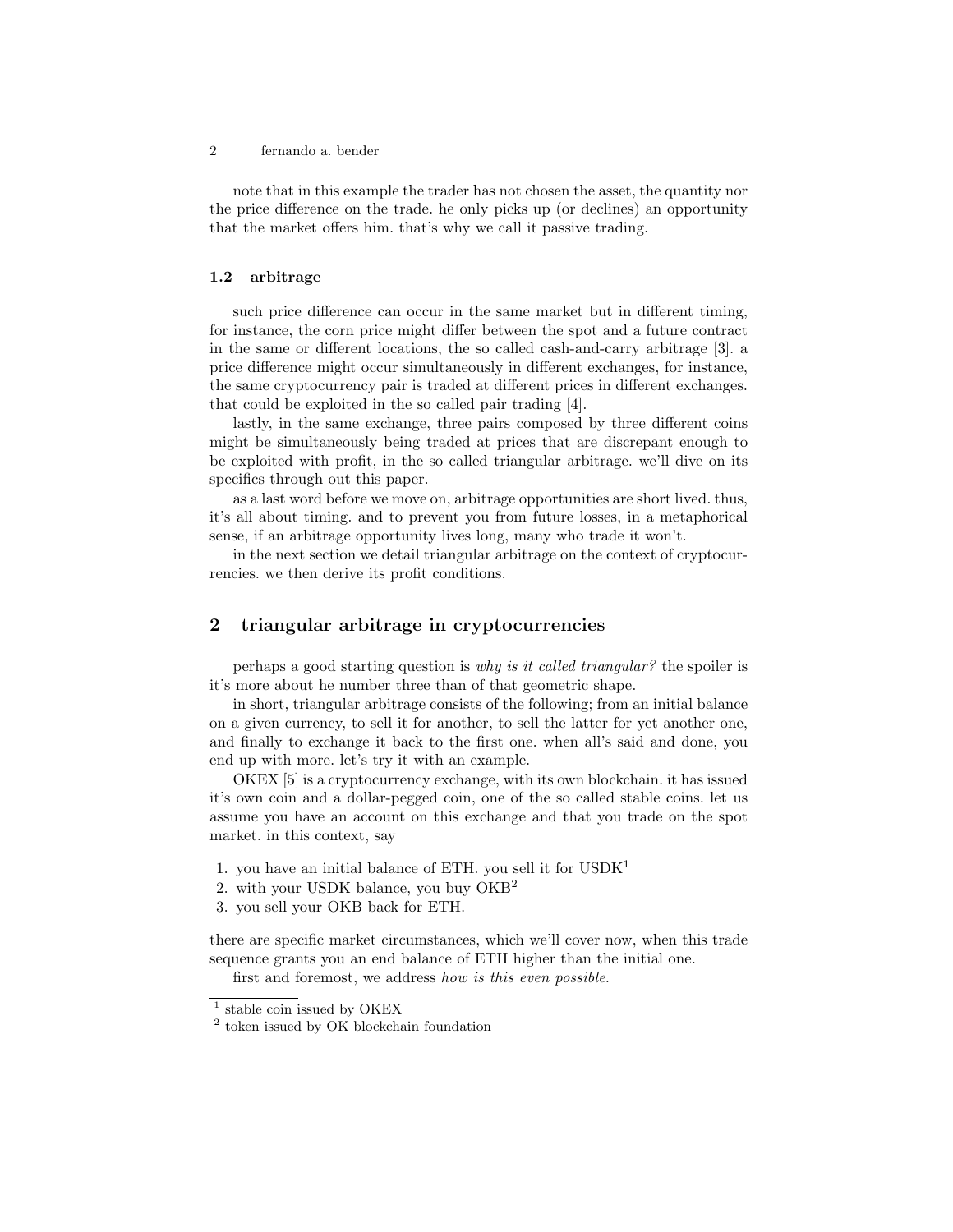#### 2.1 the origin of price inefficiencies

the first thing to be noted is that balances are accounted in coins, while coins are traded in pairs. so, in the aforementioned example, you start with a single balance of ETH. any change in this balance that is not a deposit or a withdrawal, will necessarily be a trade<sup>3</sup>.

each pair trades at a price, and in a free market assumption, prices float freely to accommodate supply and demand. moves in the price of one pair might not necessarily, and not simultaneously propagate to other related pairs. for example, a surge in OKB/USDK price might not immediately reflect in a surge on the price of OKB/ETH pair. in case there's a demand for OKB, one can expect a steadily surge in all OKB pairs, possibly occurring in decreasing order of liquidity. in case it is caused by a move out of stable coins, it is likely to have no impact on OKB/ETH price.

this pair specific, yet market wide, price discover mechanism is the origin of temporarily price inefficiencies that can give rise to arbitrage opportunities.

### 2.2 the reason for a three pairs setup

it might sound obvious to some why to arbitrate between three pairs, but there's no practical difference between a forgotten knowledge and a never learnt one.

a simpler setup might be two coins only, where from the initial balance of ETH we sell it for USDK, and then buy back our ETH. the reason it won't work is that two coins constitute a single pair, that you are either buying or selling. if you buy and sell simultaneously the same pair, at best you'll end up with the same amount of ETH. yes, you can never profit by buying and selling simultaneously the same pair in the same exchange.

the only way you can profit from a single pair trading is by opening a temporarily position (for much longer than an arbitrage would require) in one side (long or short), wait for prices to move favourably, and then closing it. that is position trading, which might range from scalping [6] to trend trading [7].

thus, you need a third coin, and that gives rise to a three pairs setup. trading through them allows price inefficiencies to be exploited profitably. one might argue that it could, then, be more than three pairs. yes, it could. however, each trade adds to the cost and to the risk. so, the shortest the path, the quickest the trip, the best.

we revisit our example, computing it with exchange data.

## 3 an algorithm for triangular arbitrage

from an initial ETH balance, we're interested in increasing it. we, thus, resort to triangular arbitrage which will be traded in three rounds. each round occurs in a specific market. in this example, these markets are

<sup>3</sup> distributions and airdrops are outruled for simplicity.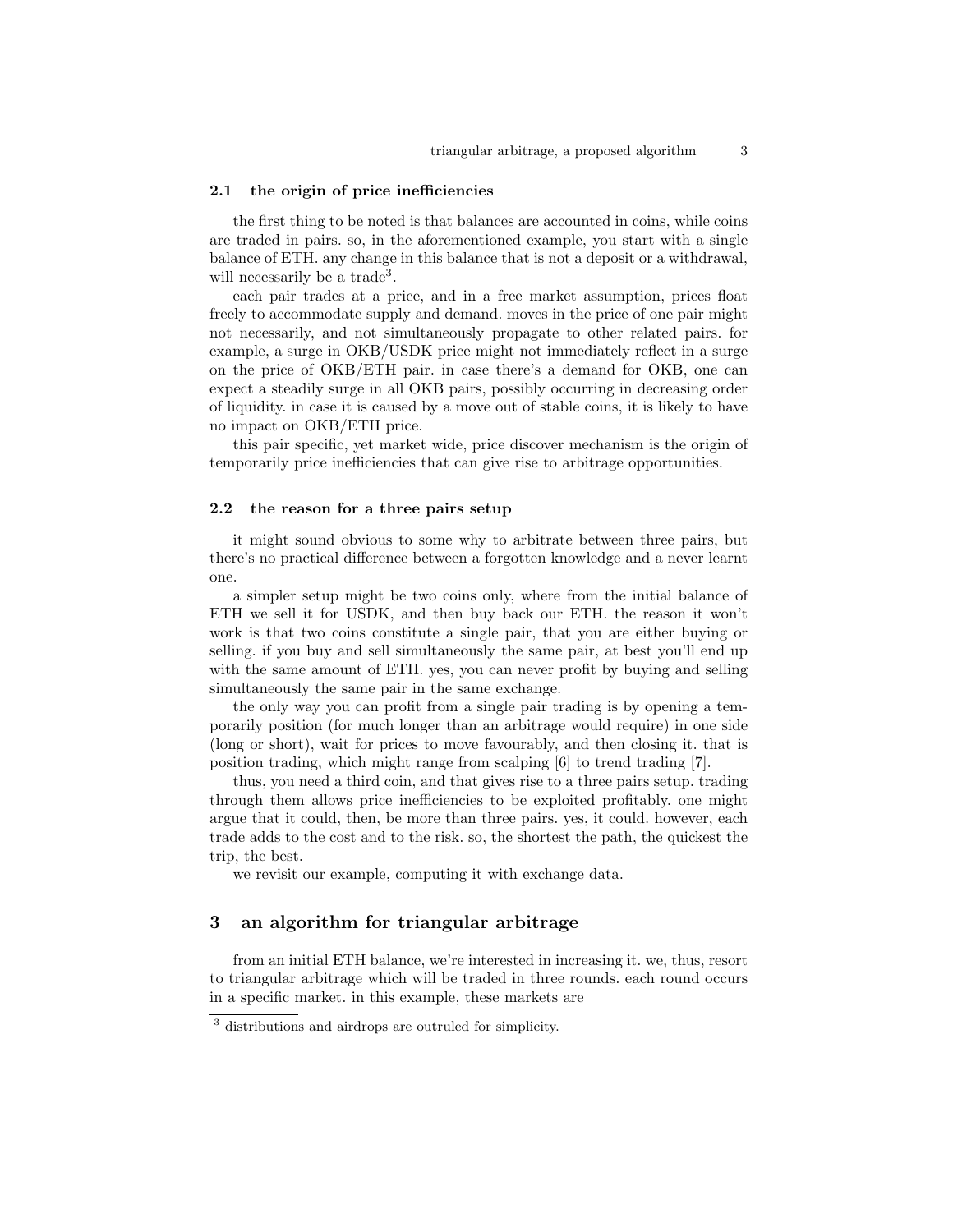- 4 fernando a. bender
- 1. OKB/ETH, where we're buyers, i.e. we buy OKB with ETH.
- 2. OKB/USDK, where we're sellers, i.e. we sell our OKB for USDK.
- 3. ETH/USDK, where we're buyers, i.e. we buy ETH with USDK.

in other words, we'll run the triple ETH/OKB/USDK clockwise, and we start by defining some variables

```
balance.ETH[0], initial balance of ETH
balance.ETH[1], balance of ETH at end of round #1
position.ETH[1], ETH position committed in round #1
position.OKB, intermediary OKB position in a given round
position.OKB.market, best bid/ask size for OKB
ask.OKB_ETH[0], best ask for OKB/ETH pair
ask.OKB_ETH[0][0], price of best ask for OKB/ETH pair, in ETH
ask.OKB_ETH[0][1], amount of best ask for OKB/ETH pair, in OKB
fee_taker, worst case fee paid on a spot trade
coef_profit, minimal profitability percentage in decimals.
```
the first round of trades is placed in the OKB/ETH market, where we're interested in buying OKB with ETH. the following data is retrieved from the books

```
position.ETH[1] .market = ask. OKB_ETH[0][0] * ask. OKB_ETH[0][1]position.ETH[1] = min(balance.ETH[0], position.ETH[1].market)
position.OKB = ask.OKB\_ETH[0][1]* position.ETH[0] / position.ETH[0].market
```
the OKB position assumed in this trade is capped by the amount of the best ask. it is as well dependent on the available balance of ETH. this is why we compare the amount of ETH demanded in this trade (position.ETH[1].market) with the current balance to determine how much (percentually) we'll take from the offered OKB amount.

based on this data, an order is issued with the following parameters

```
type = limited
side = buy
market = OKB/ETHprice = ask.OKB_ETH[0][0]amount = position.OKB
```
once the order is completely executed, the balances become

```
balance.ETH[1] = balance.ETH[0] - position.ETH[1]balance.OKB[1] = balance.OKB[0]+ position.OKB * (1 - fee_taker)
balance.USDK[1] = balance.USDK[0]
```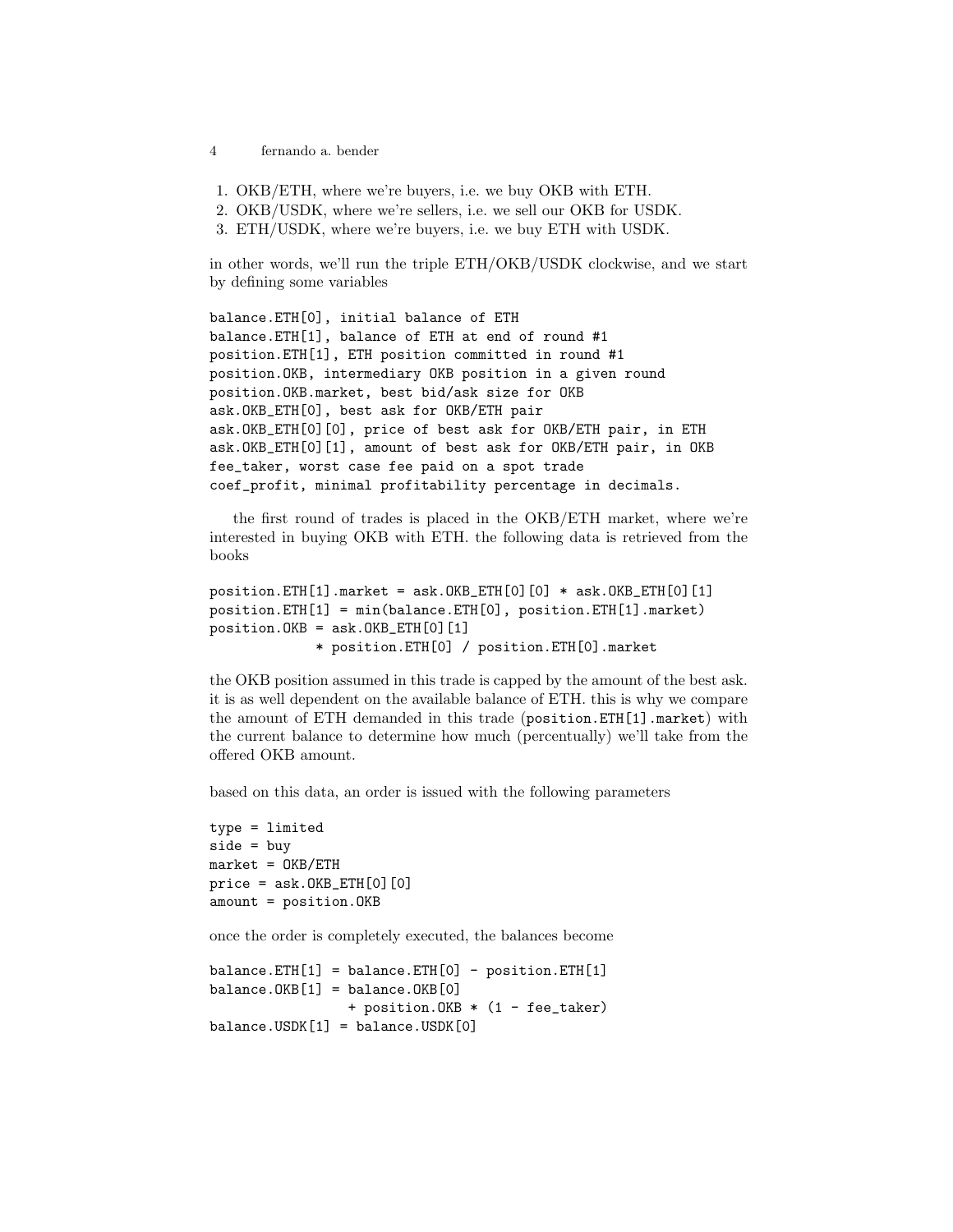note that the resulting OKB balance is smaller than the OKB position assumed in the trade. the difference is the fees due to the exchange for trade completion.

the second round of trades is placed in the OKB/USDK market, where we're interested in selling OKB for USDK. based on the data we've already gathered and processed, only complementary data is retrieved now

```
position.OKB = min(balance.OKB[1], bid.OKB_USDK[0][1])
```
note that in the previous round, we've compared position.ETH[1].market with balance.ETH[0] to determine position.ETH[0], while in this round, we compare balance.OKB[1] directly with bid.OKB\_USDK[0][1]. in other words, in OKB/ETH market, the ETH position depends on the product between the best price paid by OKB and its corresponding amount. in the OKB/USDK market, the OKB position depends on the best bid amount, solely. this difference occurs because in the first case we're buyers so we want to know how much money we need to afford the purchased amount, while in the second we're sellers, so the position is straight forward.

in this round, an order is issued with the following parameters

```
type = limited
side = sell
market = OKB/USDK
price = bid.OKB_VSDK[0][0]amount = position.OKB
```
once the order is completely executed, the balances become

```
balance.FTH[2] = balance.FTH[1]balance.OKB[2] = balance.OKB[1] - position.OKBbalance.USDK[2] = balance.USDK[1]+ bid.OKB_USDK[0][0] * position.OKB
                 *(1 - fee\_taken)
```
the third round of trades is placed in the ETH/USDK market, where we're interested in buying ETH with USDK. the following data is retrieved

```
position.USDK.market = ask.ETH_USDK[0][0] * ask_ETH_USDK[0][1]
position.USDK = min(balance.USDK[2], position.USDK.market)
position.FTH[3] = ask.FTH_USDK[0][1]* position.USDK / position.USDK.market
```
and a final order is issued with the following parameters

type = limited side = buy  $market = ETH/USDK$  $price = ask.ETH_USDK[0][0]$ amount = position.ETH[3]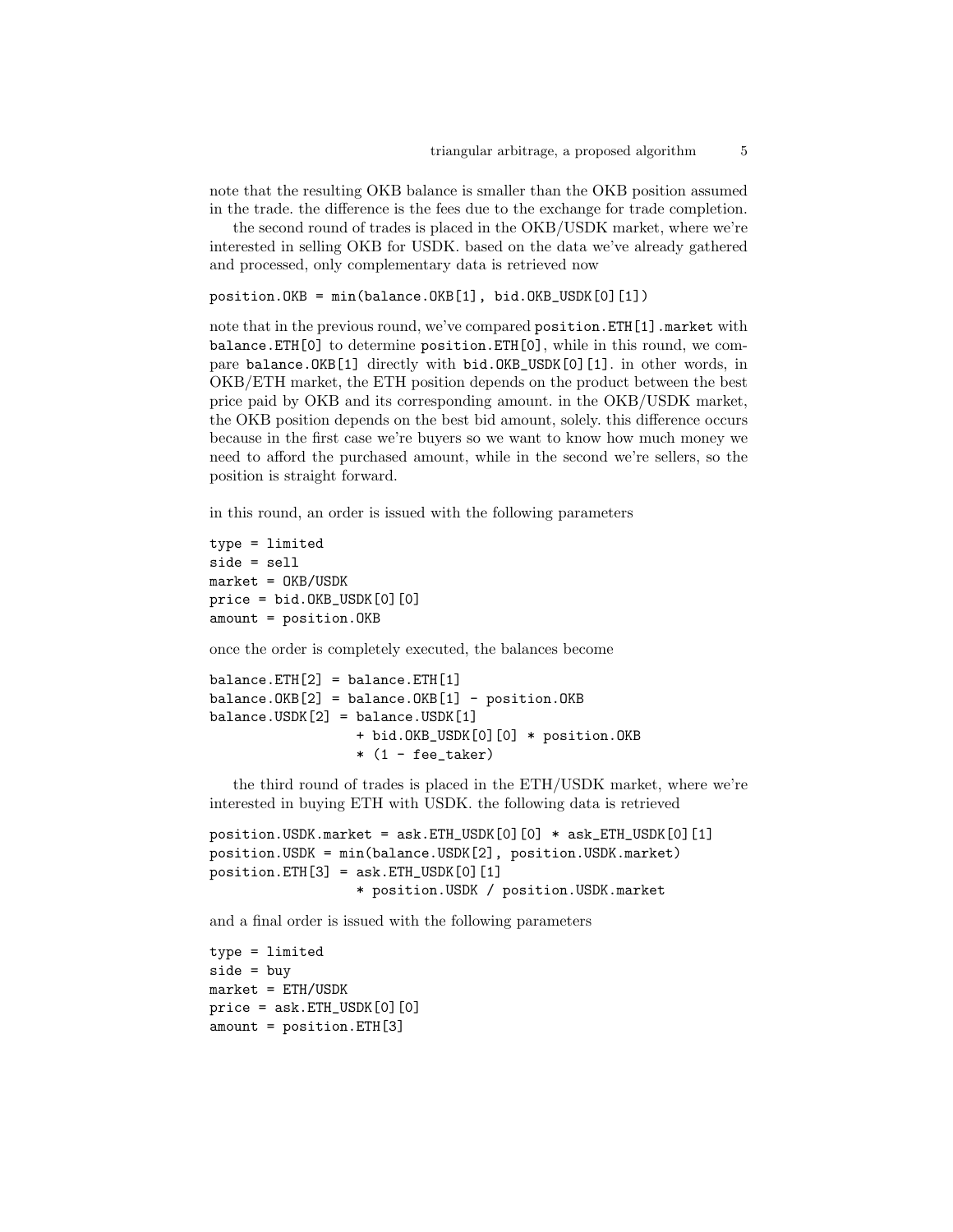once the order is completely executed, the final balances become

```
balance.ETH[3] = balance.ETH[2]+ position.ETH[3] * (1 - fee_taker)
balance.OKB[3] = balance.OKB[2]balance.USDK[3] = balance.USDK[2] - position.USDK
```
and the trade is concluded. this is the first result of this paper.

#### 3.1 clock, anticlock senses

it is worth noting that the trade sequence occurred in the so called clockwise, ETH/OKB/USDK order. the reverse sense ETH/USDK/OKB could have been chosen. the differences would be regarding the order we visit each market and our side in them. while trading clockwise, we start as buyers on OKB/ETH market, in anticlockwise, we start as sellers on ETH/USDK market. thus, in the former we look for asks, and in the latter we look for bids.

we believe this is enough to straighten forward this algorithm in the anticlockwise sense. we now proceed to present the profit conditions in either sense for this same example.

### 3.2 profit conditions

if the trade was profitable, we get

```
balance.ETH[3] > balance.ETH[0]
```
which can be expanded as

```
balance.ETH[2] + position.ETH[3]
                 * (1 - fee_taker) > balance.ETH[0]
balance.ETH[1] + position.ETH[3]
                 * (1 - fee_taker) > balance.ETH[0]
balance.ETH[0] - position.ETH[1]
+ position.ETH[3] * (1 - fee_taker) > balance.ETH[0]
```
which can be represented in terms of ETH positions as

position.ETH[3] \* (1 - fee\_taker) > position.ETH[1]

it is our interest, however, to know whether the trade is likely to be profitable, upfront. we thus assume we're trading without limitations from coin balances, or bids and asks amounts. that allows us to estimate the maximum obtainable profit. we then are lead to the following condition<sup>4</sup>

bid.OKB\_USDK $[0][0] * (1 - fee\_taken)^3$  $>=$  ask.OKB\_ETH[0][0]  $*$  ask.ETH\_USDK[0][0]  $*$  (1 + coef\_profit)

<sup>&</sup>lt;sup>4</sup> the complete development of this condition is not included in this paper.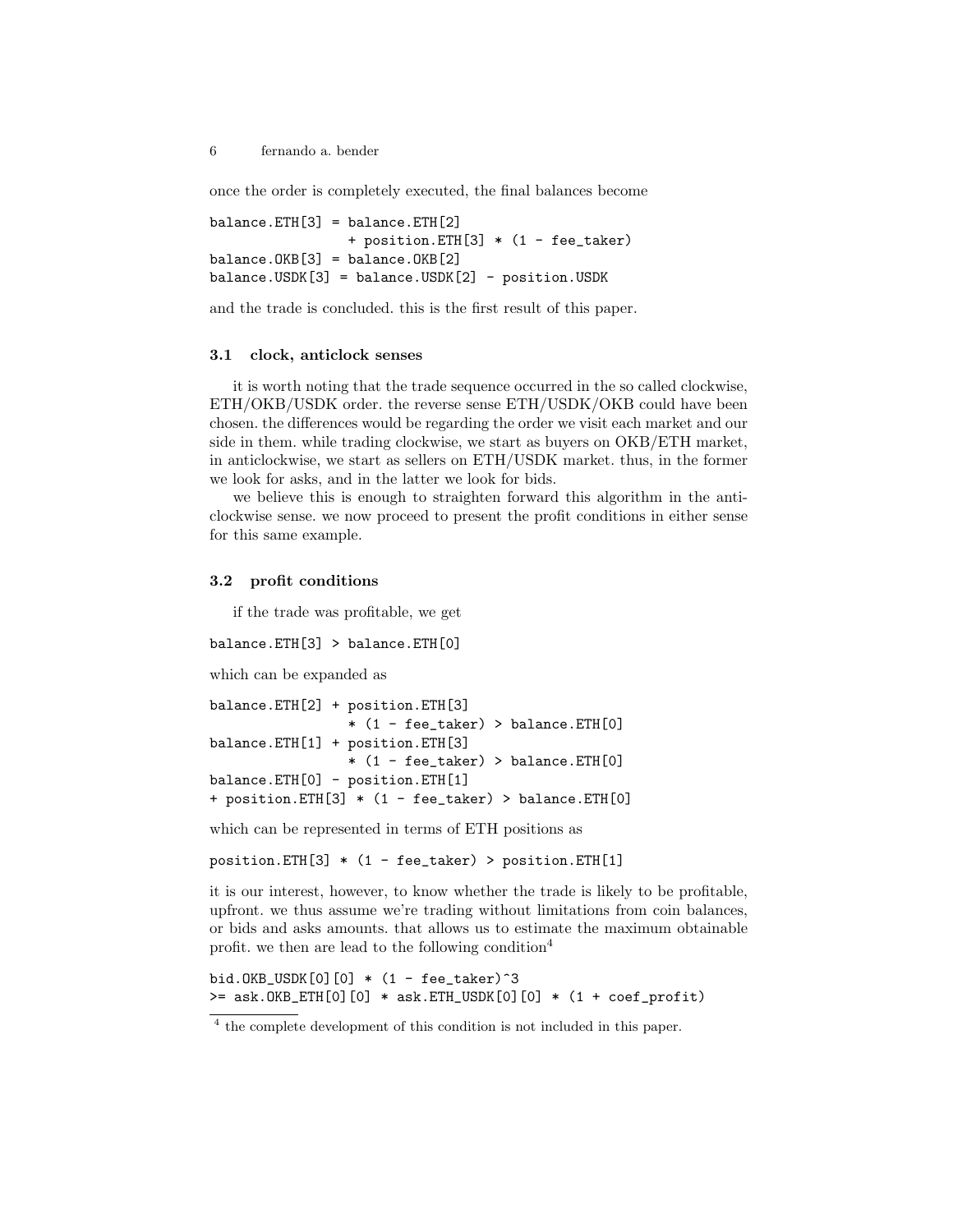this is a sufficient condition for profit clockwise. an equivalent anticlockwise condition would be

bid.ETH\_USDK[0][0] \* bid.OKB\_ETH[0][0] \* (1 - fee\_taker)^3  $>=$  ask.OKB\_USDK[0][0]  $*$  (1 + coef\_profit)

some takeaways

- these are sufficient conditions, so most of the time none is likely to be true.
- they are mutually exclusive. never, ever both will be simultaneously true. if so happens your code is wrong.
- inherent imperfection. as there's nothing bounding the triple pairs together, one can always expect an inequality, even in a no profit, no fee scenario. the imbalance might not be sufficiently high to cover for the fees, or to cross the threshold profit for risk taking.
- zero sum game. the imbalance clockwise is opposite to the imbalance otherwise at the same instant or market conditions. and in the end, the love you take is equal to the love you made.

this is the second result of this paper.

## 4 generalized profit conditions

in order to exploit market opportunities, trading cannot be confined to a single or few triples. however, scaling up the process shouldn't take along the costs. understanding the rationale behind the profit conditions might allow for generalizations, which in turn might grant us scale economy.

### 4.1 a prologue on generalization

is it even possible? with some contour conditions, yes. we'll address them as we evolve in the generalization.

good sense restrictions on coins and exchange.

- the triple should be tradable. pick for instance, the triple  $\text{BTC/LTC/XRP}$ . you cannot trade them as we did in previous section. why? there's no way you can sell LTC directly in XRP or to buy XRP directly in LTC<sup>5</sup>. you need first to sell your LTC for USDK, BTC, ETH or OKB. then you get to buy your XRP. that just added another coin to the triple, making them a quadruple. no way.
- $-$  hold on to what is worth, buy into a company because you want to own it, not because you want the stock to go up, warren buffet's quote. although its execution is quite personal, it wipes out most of the existing coins, nowadays.

<sup>5</sup> as of the writing of this paper, there is no XRP or LTC market in OKEX.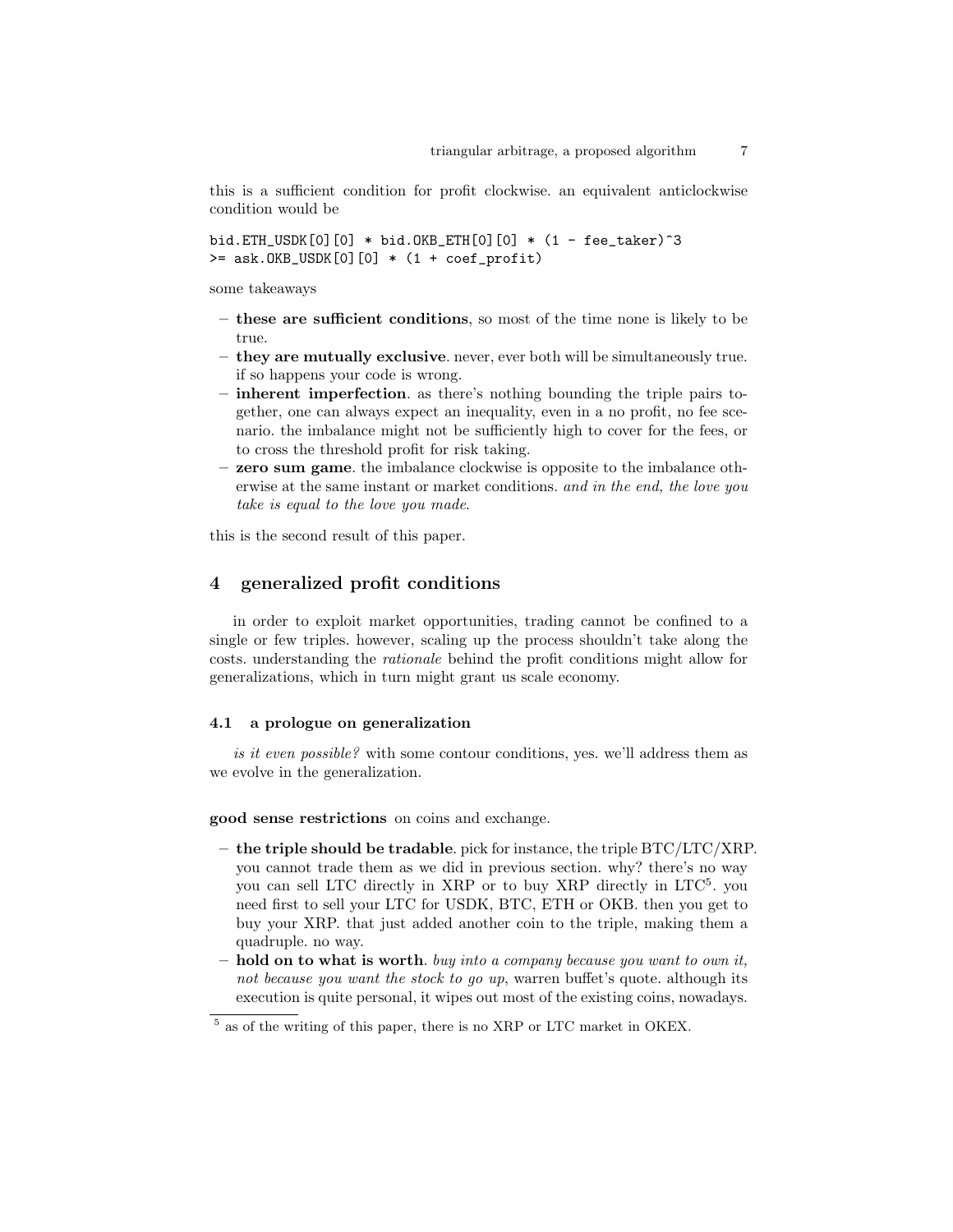- 8 fernando a. bender
- there's no good deal in a bad marketplace. choose carefully your exchange.

based on the aforementioned guidelines, we reach the following coins set for the current time being<sup>6</sup>.

- BTC, ETH, XRP, LTC, EOS as hold
- USDK, OKB, BCH, XMR as additional coins for the trading set
- OKEX as the exchange for performing the trades

it remains to address how to make this coin set tradable in the context of triangular arbitrage.

### 4.2 on pairing the coins

naturally, the larger the set of coins considered, the greater the trading possibilities, and hopefully the larger the profits. at the same time, not all the combinations exist. we consider these aspects in the sequel.

triple tradability conditions. as just posed, BTC/LTC/XRP cannot be traded. the reason is the current impossibility to trade LTC directly for XRP within the exchange spot markets. in other words, there's no LTC/XRP or XRP/LTC pairs.

this impossibility highlights directly the solution. there should be no adjacent coins comprising an untradable pair. conversely, adjacent coins should comprise tradable pairs.

to further enlight the tradability of a pair, we segregate the coins against which, other coins are priced. in other words, coins that are base currencies in markets. to implement this segregation, we suggest a boolean valued property, marketness. to ease for the reader, we classify coins as marketness or marketless (for those whose marketness property is false).

two coins are not directly tradable if both are marketless. as a consequence, a triple can have at most one marketless coin, regardless the order.

we propose the notation  $M$ ,  $\overline{M}$  for marketness, marketless, respectively. tradable triples are thus  $(M, M, M)$ , or  $(\overline{M}, M, M)$ , or  $(M, \overline{M}, M)$ , or  $(M, M, \overline{M})$ . these are the stereotypes of tradable triples. as a byproduct, we're now able to pair  $\overline{M}$ , M coins, but what about M/M pairs?

pairing marketness coins. marketness coins require a score to differentiate them, so pairing can be done through the same concept of  $\overline{M}$ , M pairs. for instance, both BTC and ETH are M coins, but there's no BTC/ETH pair, only ETH/BTC. same for USDK and BTC. there's no USDK/BTC pair, only BTC/USDK. this restriction must be captured in a score. we then build the pairs according to it.

the score we propose is headed by stable coins, followed by BTC, ETH, then exchange coin. one could expect that stable coins should be ordered by liquidity,

 $6$  today is  $2019/09/21$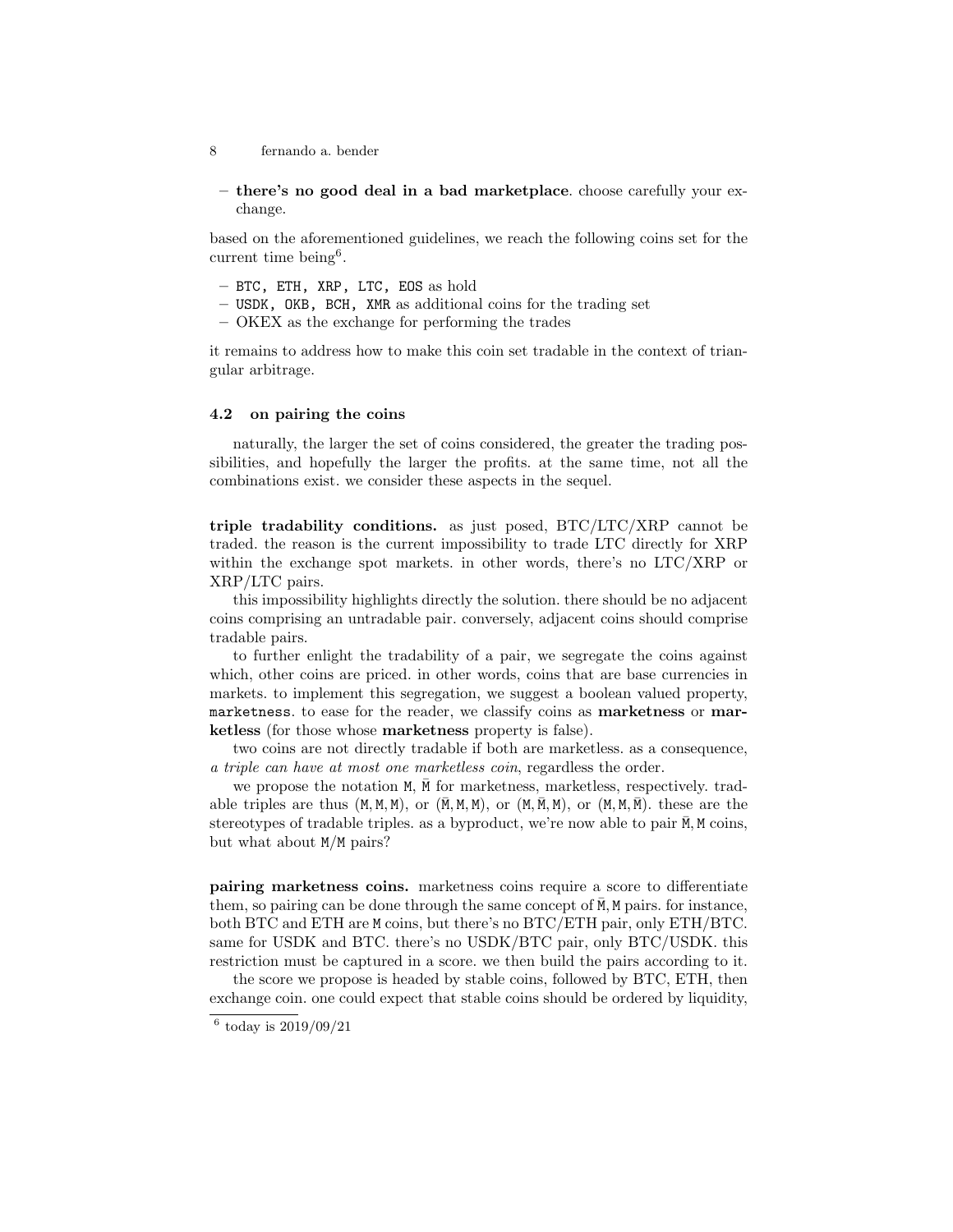but exchanges may have their own criteria for listing their stable coin pairs. for two M coins in a pair, the lower indexed  $\text{coin}^7$  is the base currency<sup>8</sup>, and the other is the quote currency<sup>9</sup>.

notice that there's no relation between adjacency in a triple, and the position of coins in the pair traded. for instance, a triple  $(A,B,C)$  can imply in a pair  $A/B$ or  $B/A$ , and that is determined by their marketness property; not by the  $A, B$ position in the triple. A preceding B in the triple means only that a balance in A coin shall be converted to a balance in B coin; that might be achieved by either selling  $A/B$  or buying  $B/A$ .

according to the proposed score we define our array of M coins as

### arrayMarketness = [USDK, BTC, ETC, OKB]

the pertinence of a coin to the above array is the value of its marketness property, and its array position set its score.

we'll represent as  $M$ ,  $m$ ,  $n$ , three marketness coins with increasing index value, i.e. decreasing marketness score.

we now revisit the tradable triples of previous subsection, expanding their combinations according to the marketness property and score values of the coins.

- $(M, M, M)$ ; leads to the following combinations  $(M, m, n)$ ,  $(m, M, n)$ ,  $(n, M, m)$ .
- $(M, M, \overline{M})$ ; leads to  $(M, m, \overline{M})$ ,  $(m, M, \overline{M})$ .
- $(M, \overline{M}, M);$  is covered by the above, anticlockwise.
- $(\overline{M}, M, M)$ ; has only  $(\overline{M}, M, m)$  as unaddressed combination.

in the matter of coin pairing,  $n$  and  $\overline{M}$  are always quote currencies in their respective pairs. moreover, in their respective triples they hold the lower marketness. in this context, we combine the triples where **n** and  $\bar{M}$  have the same position, reducing the combinations to

$$
(M, m, M + n), (m, M, M + n), (M + n, M, m).
$$

it simplifies the ruling, for as for each triple with an  $\overline{M}$  coin, there will be an exact one where in its place there's an n coin. both are ruled by the same profit conditions and trading sequence. we thus get the following pairs, clockwise.

 $-$  (M, m,  $\overline{M}$  + n); m/M,  $\{\overline{M}$  + n $\}$ /m,  $\{\overline{M}$  + n $\}$ /M

- (m, M,  $\bar{M} + n$ ); m/M,  $\{\bar{M} + n\}$ /M,  $\{\bar{M} + n\}$ /m
- $(\bar{M} + n, M, m);$   $\{\bar{M} + n\}/M, m/M,$   $\{\bar{M} + n\}/m$

this pairs will be traded clockwise and anticlockwise. note that the first pair in the first and second items is m/M. however, in the first item we're in the buy side because we're exchanging M for m. the other is vice versa.

<sup>&</sup>lt;sup>7</sup> the lower the index, the higher the marketness of the coin.

 $8$  the subsequent coin in a pair, i.e. Y in X/Y.

 $9$  the preceding coin in the pair, i.e. X in  $X/Y$ .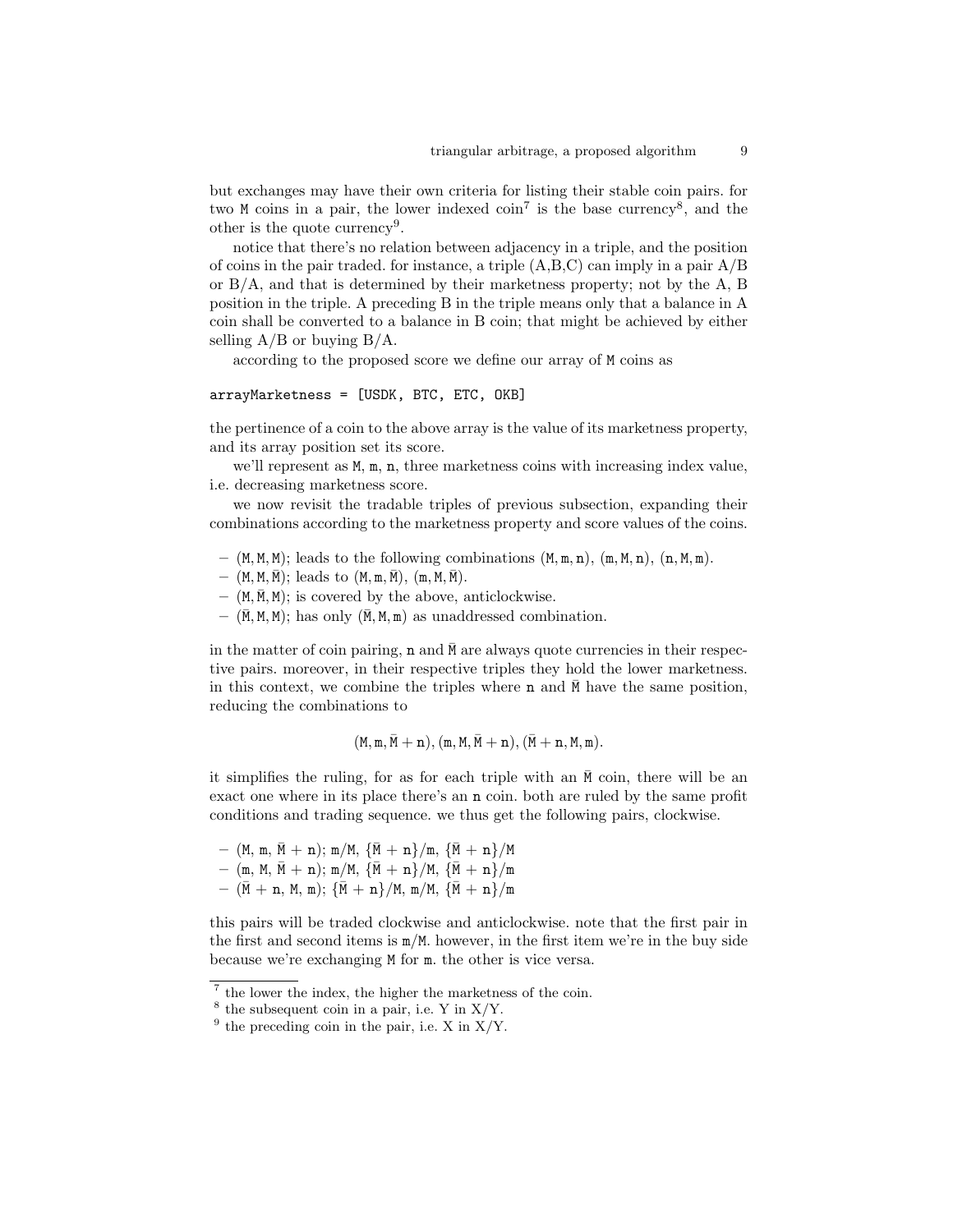#### 4.3 on trading the pairs

in section 4.2 we've paired the coins in triples. we'll now get their buy/sell side by abiding to: adjacent coins in decreasing order of marketness lead to a buy order, and vice versa.

- $(M, m, \overline{M} + n)$ ; clockwise; buy, buy, sell. anticlockwise; buy, sell, sell.
- $(m, M, \overline{M} + n)$ ; clockwise; sell, buy, sell. anticlockwise; buy, sell, buy.
- $(\overline{M} + n, M, m)$ ; clockwise; sell, buy, buy. anticlockwise; sell, sell, buy.

combining the previous subsection pairs with the above orders we get the following sequence.

- $-$  (M, m,  $\bar{M} + n$ ); • clockwise; buy m/M, buy  $\{\bar{M} + n\}/m$ , sell  $\{\bar{M} + n\}/M$ • anticlockwise; buy  $\{\bar{M} + n\}/M$ , sell  $\{\bar{M} + n\}/m$ , sell  $m/M$  $-$  (m, M, M  $+$  n); • clockwise; sell m/M, buy  ${\bar{M}+n}$ /M, sell  ${\bar{M}+n}$ /m • anticlockwise; buy  ${\bar{M} + n}$ , sell  ${\bar{M} + n}$ /M, buy m/M  $-$  (M + n, M, m); • clockwise; sell  ${\bar{M} + n}$ /M, buy m/M, buy  ${\bar{M} + n}$ /m
	- anticlockwise; sell  ${\bar{M} + n}$ /m, sell m/M, buy  ${\bar{M} + n}$ /M

### 4.4 generalized profit conditions

based on the developments here presented so far, it is straightforward (although worksome) to derive generalized profit conditions for our resulting set of triples.

```
- (M, m, \bar{M} + n);
    • clockwise;
      bid.{M+n}_{\text{+}}M[0][0] * (1 - fee_taker)<sup>-3</sup>
      >= ask.m_M[0][0] * ask.{\bar{M}+n}_m[0][0] * (1 + coef_profit)
    • anticlockwise;
      bid.{\bar{M}+n}_{m}[0][0] * bid.m_M[0][0] * (1 - fee\_taken)^3>= ask. {\bar{M}}+n] M[0][0] * (1 + coef_profit)
- (m, M, M + n);
    • clockwise;
      bid.m_M[0][0] * bid.{\bar{M}}+n] [0][0] * (1 - fee_taker)^3
      >= ask. {M+n}_{M[0][0]} * (1 + coef_profit)
    • anticlockwise;
      bid.{\bar{M}+n}_{M[0][0] \approx (1 - fee_{\text{i}} - 3>= ask.{\bar{M}+n}_m[0][0] * ask.m_M[0][0] * (1 + coef_profit)
- (\bar{M} + n, M, m);• clockwise:
      bid.{\bar{M}+n}_{M[0][0] * (1 - fee_taker)^3
      >= ask.m_M[0][0] * ask.{M+n}_m[0][0] * (1 + coef_profit)
    • anticlockwise;
      bid.{\bar{M}+n}_{m}[0][0] * bid.m_M[0][0] * (1 - fee\_taken)^3>= ask. {M+n}_{\text{m}}[0][0] * (1 + coef_profit)
```
this is the third result of this paper. in the next section we'll rank them by profit.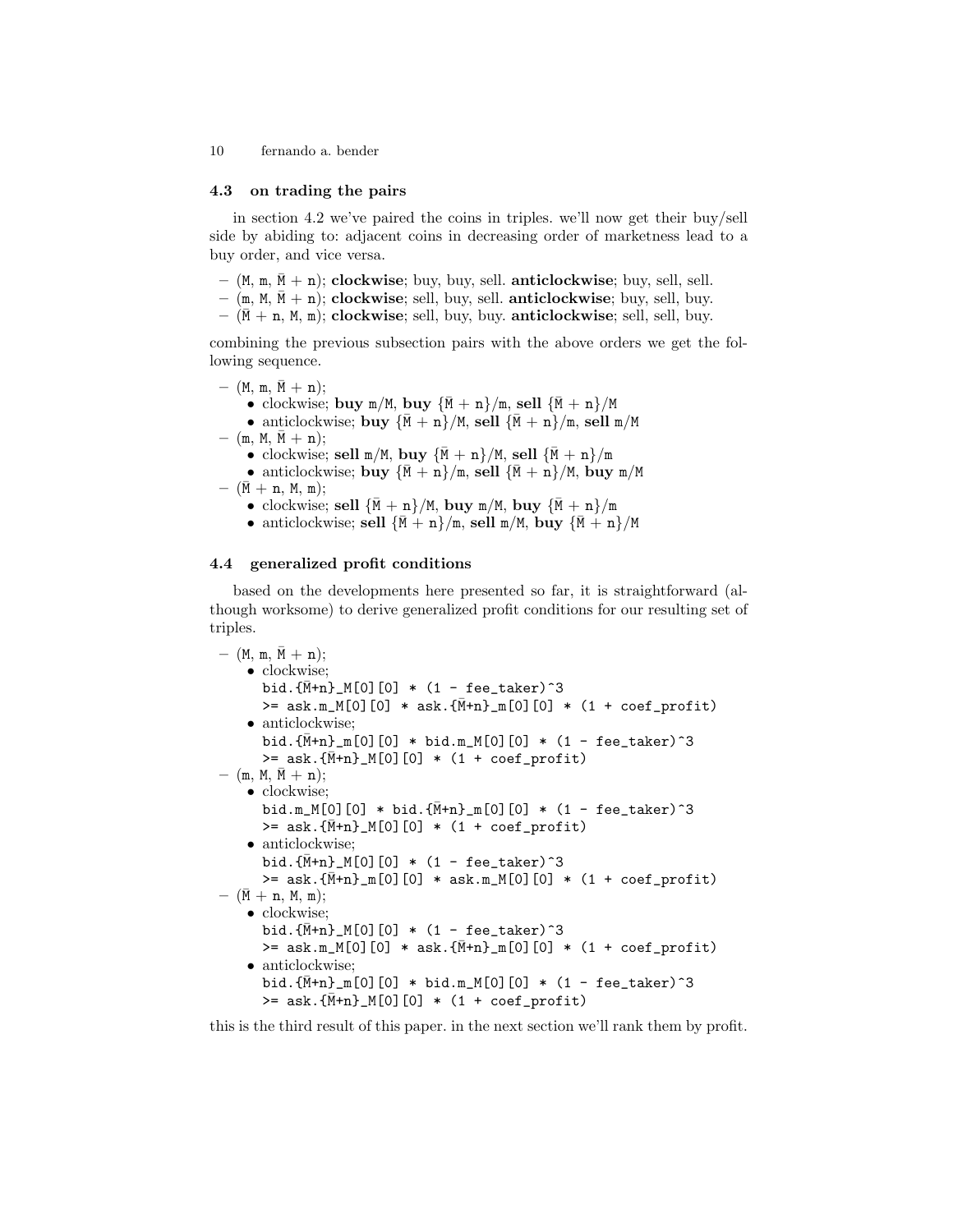## 5 triples profit rank

naturally, from all the triples he's interested, a trader is likely to prefer the most profitable he's able to trade right now.

the conditions obtained in section 4.4 are boolean and sufficient to ensure desired profit is achieved, whether clockwise or reversed. they're not suited for ranking. we, thus, rearrange those conditions to allow for ranking.

```
- (M, m, \bar{M} + n);
    • clockwise;
       bid.{\bar{M}}+n] M[0][0] * (1 - fee_taker)<sup>2</sup>3
       - ask.m_M[0][0] * ask.{M+n}_m[0][0] = \varepsilon_M• anticlockwise:
       bid.{\bar{M}+n}_{m}[0][0] * bid.m.M[0][0] * (1 - fee\_taken)^3- ask.{\bar{M}+n}_M[0][0] = \varepsilon_M- (m, M, \bar{M} + n);
    • clockwise;
       bid.m_M[0][0] * bid.{\bar{M}}+n] [0][0] * (1 - fee_taker)^3
       - ask.\{\bar{M}+n\}_M[0][0] = \varepsilon_m• anticlockwise;
       bid.{\bar{M}+n}_{M[0][0] \approx (1 - fee_{\text{i}} - 3- ask.\{\bar{M}+n\}_{m}[0][0] * ask.m_M[0][0] = \varepsilon_m- (\bar{M} + n, M, m);• clockwise:
       bid.{M+n}_{\text{+}}[0][0] * (1 - fee_taker)<sup>-3</sup>
       - ask.m_M[0][0] * ask.{M+n}_m[0][0] = \varepsilon_{\bar{M}+n}• anticlockwise;
       bid.{\bar{M}+n}_{m}[0][0] * bid.m_M[0][0] * (1 - fee\_taken)^3- ask.\{\bar{M}+n\}_M[0][0] = \varepsilon_{\bar{M}+n}
```
previous conditions were rearranged above in equations, where the profit measured in the initial coin (M, m or  $\bar{M}$ +n) is represented by the respective  $\varepsilon$ .

this equations allow for ranking the profit within triples with the same initial coin, for instance, ETH. the reason is straightforward. you cannot compare a profit in ETH with a profit in XRP, for example. it is enough, though, for single coin holders. in this case they'll test the conditions whose triple starts with the same marketness of their coin.

traders with a broader portfolio, usually want more. we, thus, need to rearrange these equations to account for percentual profit,

```
- (M, m, \bar{M} + n);
    • clockwise;
       bid.{\bar{M}+n}_{M[0][0]} * (1 - fee_taker)<sup>2</sup>3
       / ask.m_M[0][0] / ask.{M+n}_m[0][0] = \theta• anticlockwise;
       bid.\{\bar{M}+n\}_{m}[0][0] * bid.m_M[0][0]
       * (1 - \text{fee\_taker})^3 / ask.{\overline{M+n}}_M[0][0] = \theta
```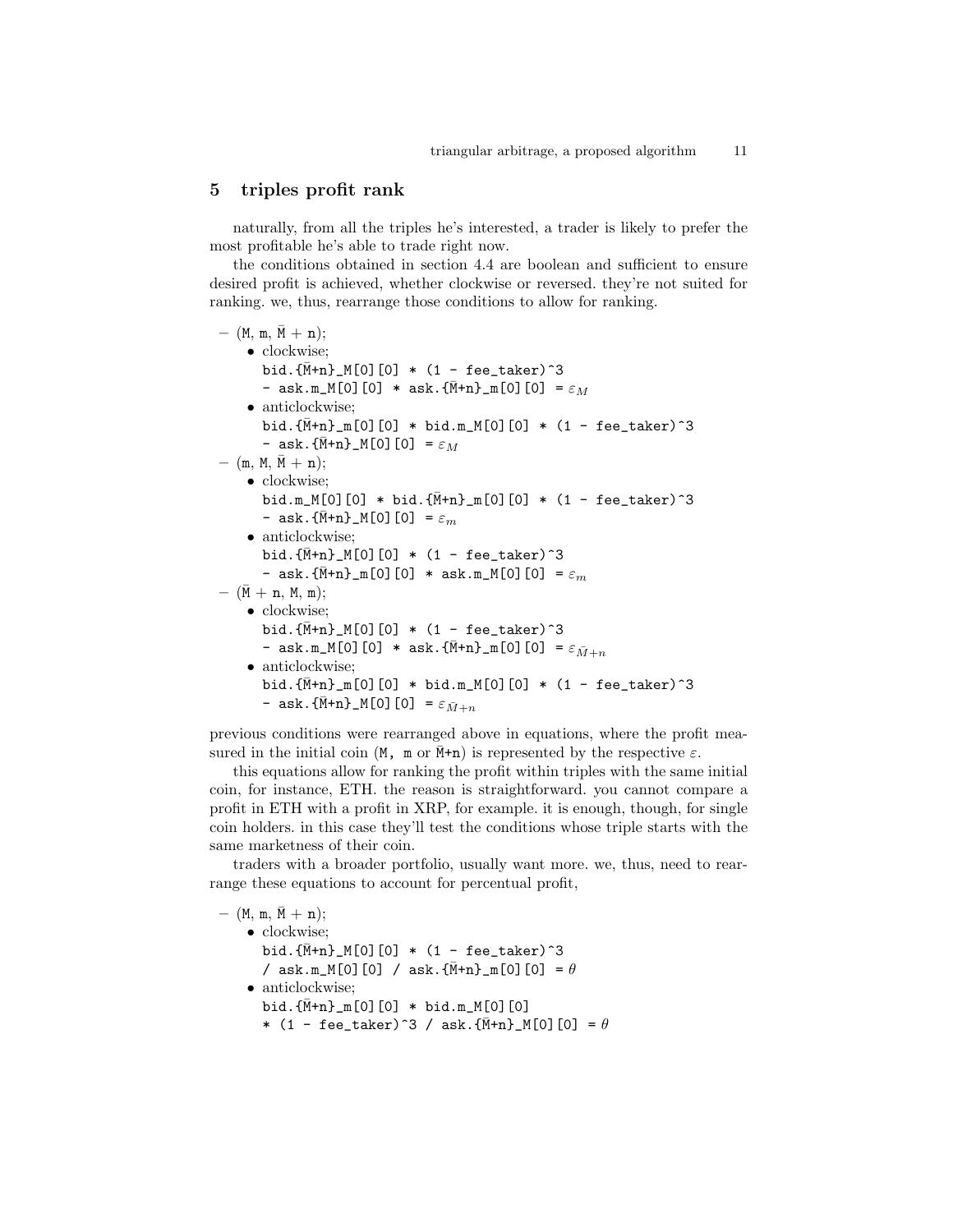```
- (m, M, \bar{M} + n);
    • clockwise;
       bid.m_M[0][0] * bid.{\bar{M}+n}_m[0][0]
       * (1 - \text{feetaker})^3 / \text{ask.}\{\bar{M}+n\}_M[0][0] = \theta• anticlockwise;
       bid.{\bar{M}+n}_{M[0][0] * (1 - fee_taker)^3
       / ask.{\bar{M}+n}_m[0][0] / ask.m_M[0][0] = \theta- (\bar{M} + n, M, m);
    • clockwise:
       bid.{\bar{M}+n}_{M[0][0] * (1 - fee_taker)^3
       / ask.m_M[0][0] / ask.\{\bar{M}+n\}_{m}[0][0] = \theta• anticlockwise:
       bid.{\bar{M}+n}_{m}[0][0] * bid.m.M[0][0]* (1 - fee_taker)^3 / ask.{\bar{M}+n}_M[0][0] = \theta
```
now you can compare any tradable triple from your coin set by ranking the obtained  $\theta$ , this is our fourth, and perhaps more relevant, result of this paper.

### 5.1 an epilogue on generalization

12 fernando a. bender

we now present an algorithm for trading a set of coins according to our latest generalized profit conditions. we illustrate it with our coin set of section 4.1.

define a set of coins. segregate those you'd hold.

arrayCoins.hold = [BTC, ETH, XRP, LTC, EOS] arrayCoins.additional = [USDK, OKB, BCH, XMR]

segregate them in marketness. those with these property, index them by it.

arrayCoins.marketness = [USDK, BTC, ETH, OKB] arrayCoins.marketless = [XRP, LTC, EOS, BCH, XMR]

build the triples. all triples as (coin1, coin2, coin3)

- 1. coin1 is in arrayCoins.hold
- 2. if coin1 is in arrayCoins.marketless, then coin2 is from arrayCoins.marketness. coin2 is different of coin1.
- 3. if coin1 or coin2 is in arrayCoins.marketless, then coin3 is from arrayCoins.marketness. coin3 is different of coin1 and coin2.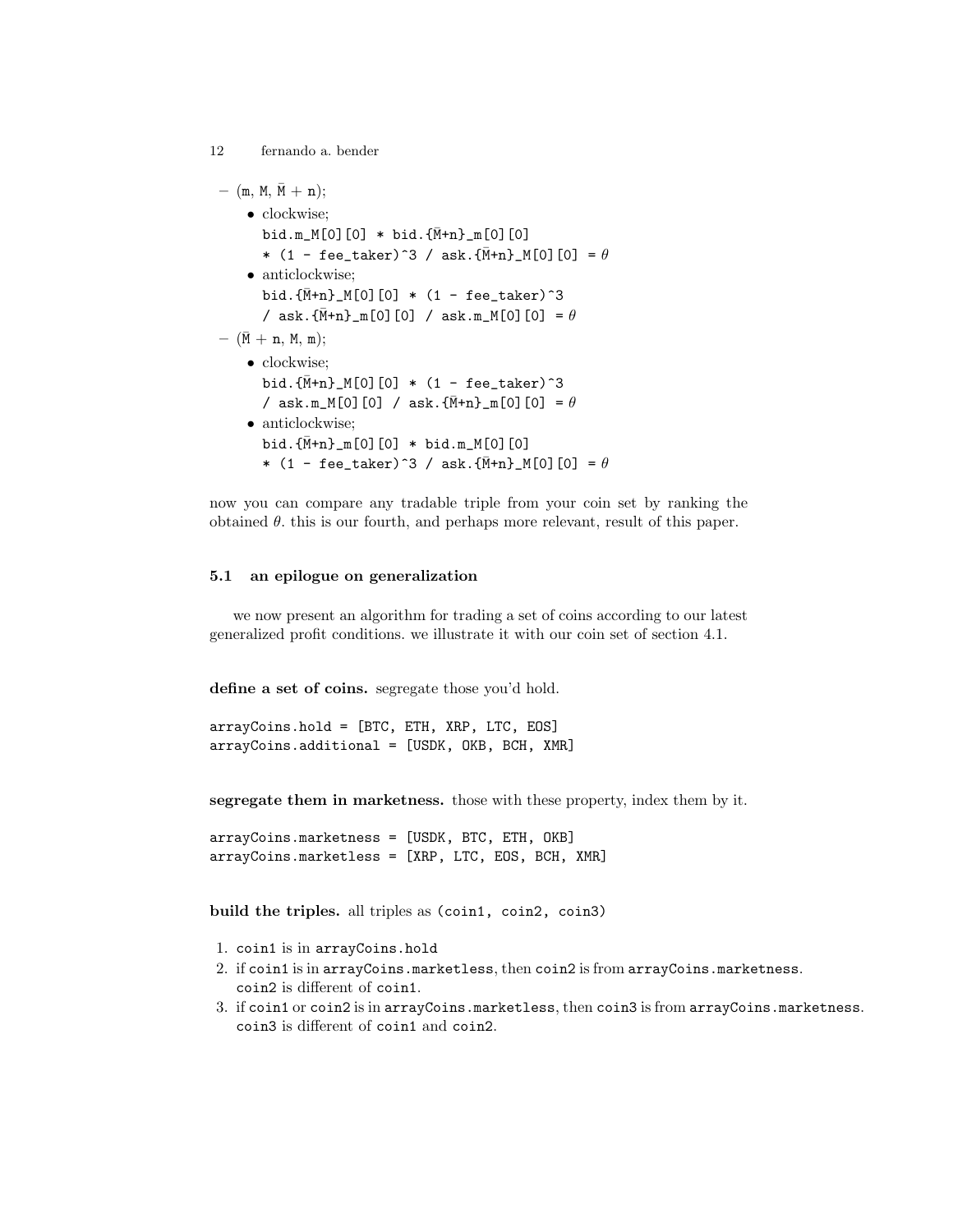group the triples per stereotype. stereotypes are as follows

```
- (M, m, \bar{M} + n);
- (m, M, \bar{M} + n);
- (\bar{M} + n, M, m);
```
for simplicity we'll represent  $\bar{M}$  + n solely by n, without any loss of generality.

```
arrayTriples.Mmn = [[USDK, BTC, ETH], [BTC, ETH, XRP], ...]
arrayTriples.mMn = [[BTC, USDK, ETH], [ETH, BTC, XRP], ...]
arrayTriples.nMm = [[ETH, USDK, BTC], [XRP, BTC, ETH], ...]
```
this is a one time procedure for any new set of coins. on it, all triples matching each stereotype are generated and cast in their respective array. the arrays remain valid as far as the set remains unchanged. they can be stored in a file, an a trading process reads them at its start up.

#### apply the profit conditions on the triples. within each array.

1. for triples within arrayTriples.Mmn replace  $(M, m, \overline{M} + n)$  by (coin1, coin2, coin3) so that condition

bid. $\{\bar{M}+n\}$  M[0][0]  $*$  (1 - fee taker)<sup>2</sup>3 / ask.m\_M[0][0] / ask. ${\bar{M}}+n$ ]  $m[0]$ [0] =  $\theta$ becomes bid.coin3\_coin1 $[0]$  $[0]$  \*  $(1 - \text{fee}\text{-} \text{taken})$ <sup>3</sup> / ask.coin2\_coin1[0][0] / ask.coin3\_coin2[0][0] =  $\theta$ 

- 2. run these conditions (clockwise and anticlockwise) against all the triples within this array.
- 3. store the  $\theta$  obtained in each triple on an array

```
arrayTriples.Mmn.theta = [theta0, theta1, ...]
```
where theta0 corresponds to  $\theta$  of the clockwise profit condition of the first triple, and theta1 is its anticlockwise  $\theta$ . thus, the length of such array must be the double of the number of the triples. the best profit can be readily mapped to its corresponding triple.

4. repeat the process on triple arrays arrayTriples.mMn, arrayTriples.nMm.

this procedure will be executed periodically. it can be executed in parallel, each by a different vCPU. the largest  $\theta$  of each array are then compared with each other to determine the largest amongst them.

trade the winners. for each triple you decide to trade, follow the sequence described in section 3. on it

- 1. replace the coins symbols by coin1, coin2, coin3, according to their order of trading
- 2. replace coin1, coin2, coin3 by the coins of your specific triple, according to their respective position in the triple.